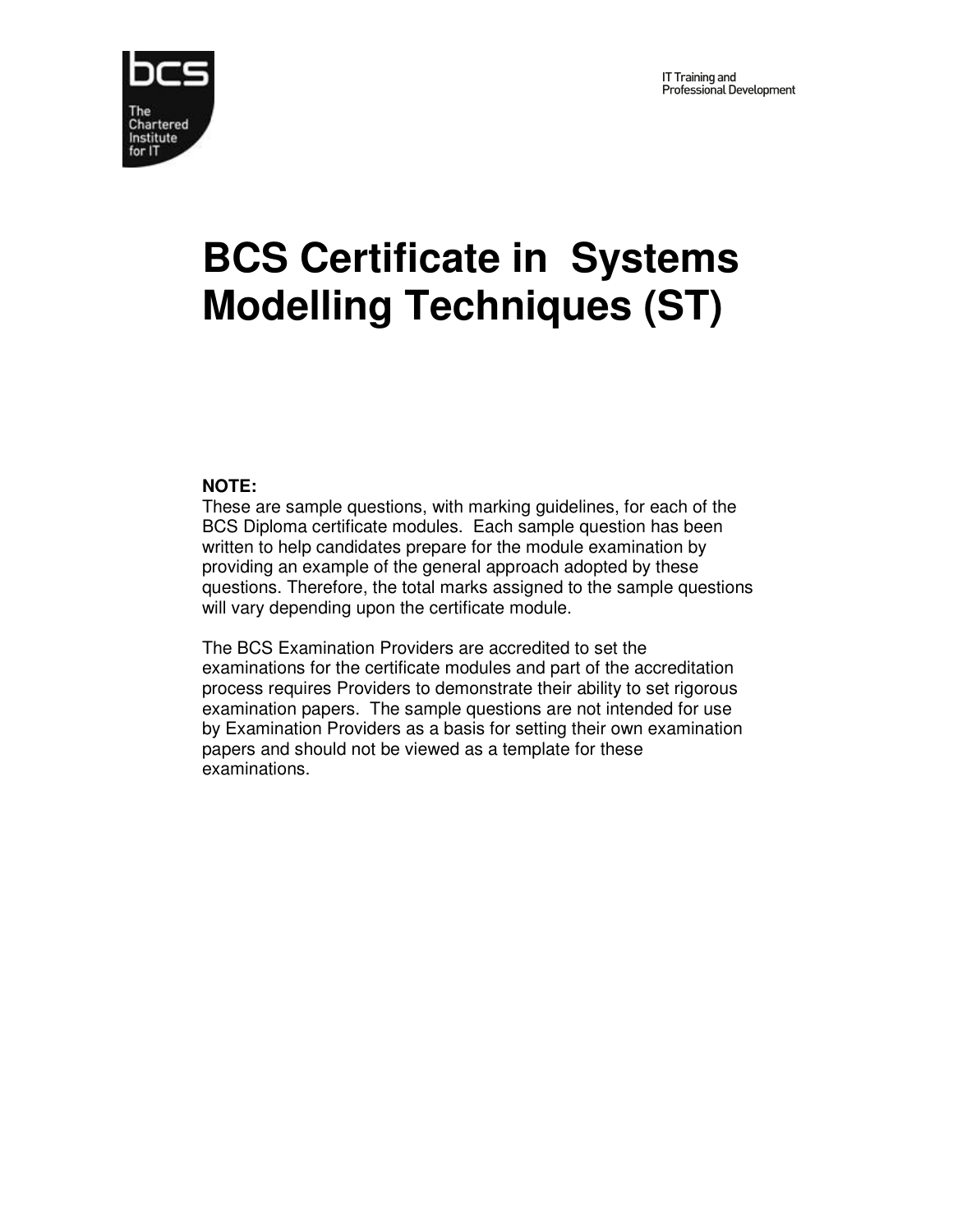## **Scenario 1**

The Restricted Rail Travel Booking Company (RRTBC) has a number of issuing offices around the country using an automated ticketing system. These issuing offices are each staffed by a Booking Clerk who can issue a limited range of rail tickets to personal callers. The range of tickets that can be issued through the Issuing Office are:

Open Tickets – valid for all journeys.

Season Tickets – valid for a month or a year; monthly season tickets are for specific seats on specific trains. Annual season tickets allow travel on any train. The system also holds the number of free days due on an annual season ticket as a result of rail companies breaking agreements on punctuality. This information is used when an annual ticket is renewed.

Tickets issued by the Booking Clerk have to be paid for immediately. Payment may be by cash, by credit card or by personal cheque and may cover more than one ticket. A receipt is issued per payment.

RRTBC also offers a business saver ticket facility to registered business users. Through their own employees business users book such tickets over the Internet. Each business user has to set up an account. This is done by the Business Account Consultant who enters and maintains business account details. Business users make contact with the Business Account Consultant to open/ maintain accounts.

Employees of business users book business saver tickets over the Internet and the system automatically issues an e-ticket to the business user. No details of individual employees are retained. At the end of each month, payment for all business saver tickets issued that month is automatically taken by direct debit. A confirmation of the payment taken is issued electronically to each relevant business user.

The Chief Administrator of RRTBC maintains details about the Issuing Offices (booking clerk, office name and location) when informed by management of any changes and, separately, the number of free days due per annual season ticket. Details of "free days" are also received from management.

Quarterly, a report is prepared for management analysing ticket sales by:

- Business user for saver tickets
- Issuing office for all other tickets

Separate electronic files are maintained as follows:

- Tickets issued, inclusive of payments; covering ALL types of ticket
- Issuing offices
- "Free Days" for annual season tickets
- Business user accounts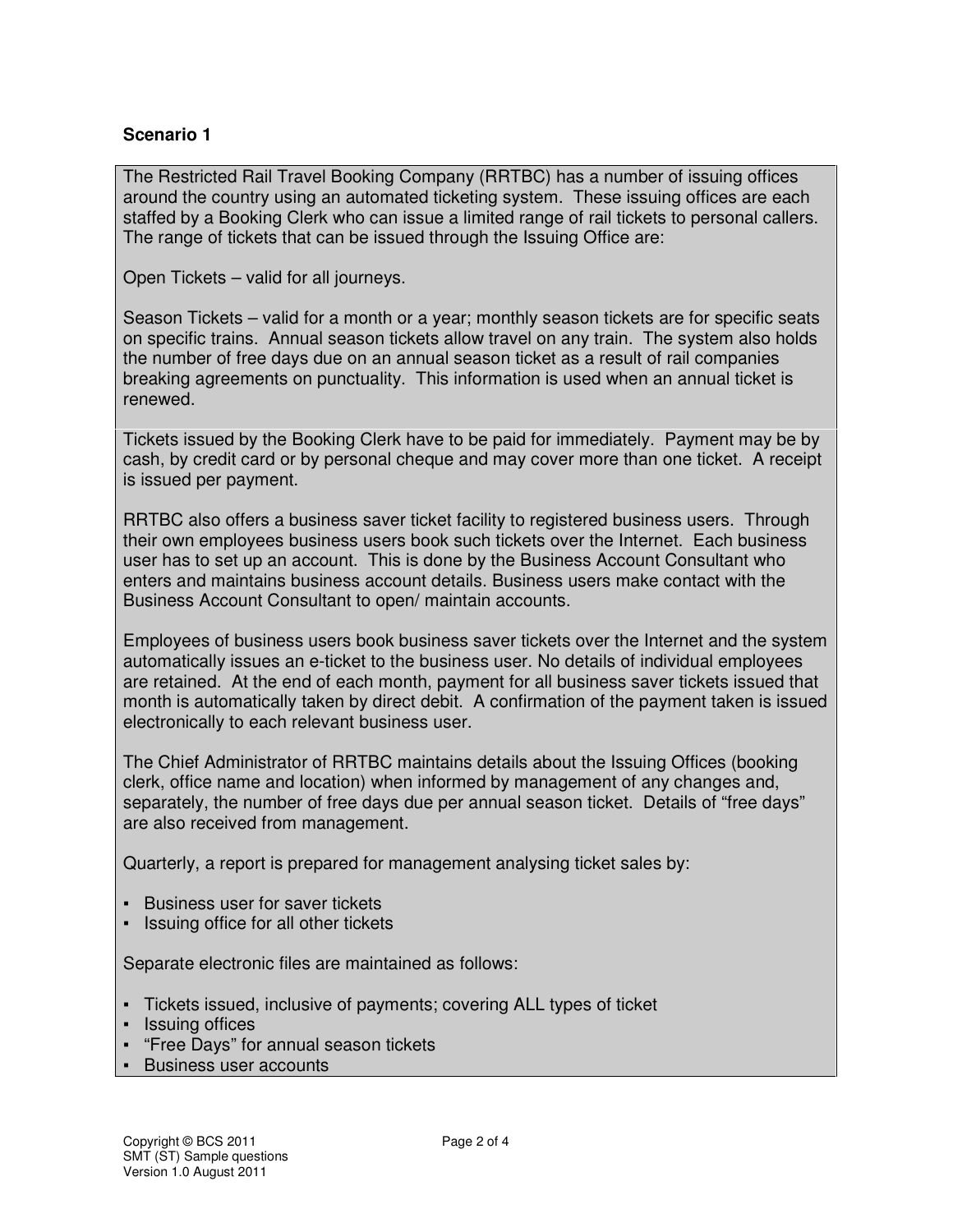**Note** that up to 2 marks can be deducted per question for factually incorrect or irrelevant answers and incorrect use of notation.

**1** Draw an entity model for the RRTBC ticketing system. Show all optionality and name **two** relationships in both directions. Maximise the use of sub-types.

**[24 marks]** 

#### **Marking Guidelines**

An illustrative answer is given below. Credit will be given for other reasonable answers backed up by stated assumptions. Note that:

- Optionality may be shown using dotted lines
- Sub-types may be shown with boxes within boxes



| $\frac{1}{2}$ mark per entity/ sub-type                        | 7 marks              |
|----------------------------------------------------------------|----------------------|
| $\frac{1}{2}$ mark per relationship, inclusive of sub-types    | $7\frac{1}{2}$ marks |
| $\frac{1}{2}$ mark per correct set of relationship cardinality | $7\frac{1}{2}$ marks |
| 1 mark per pair of relationship names                          | 2 marks              |